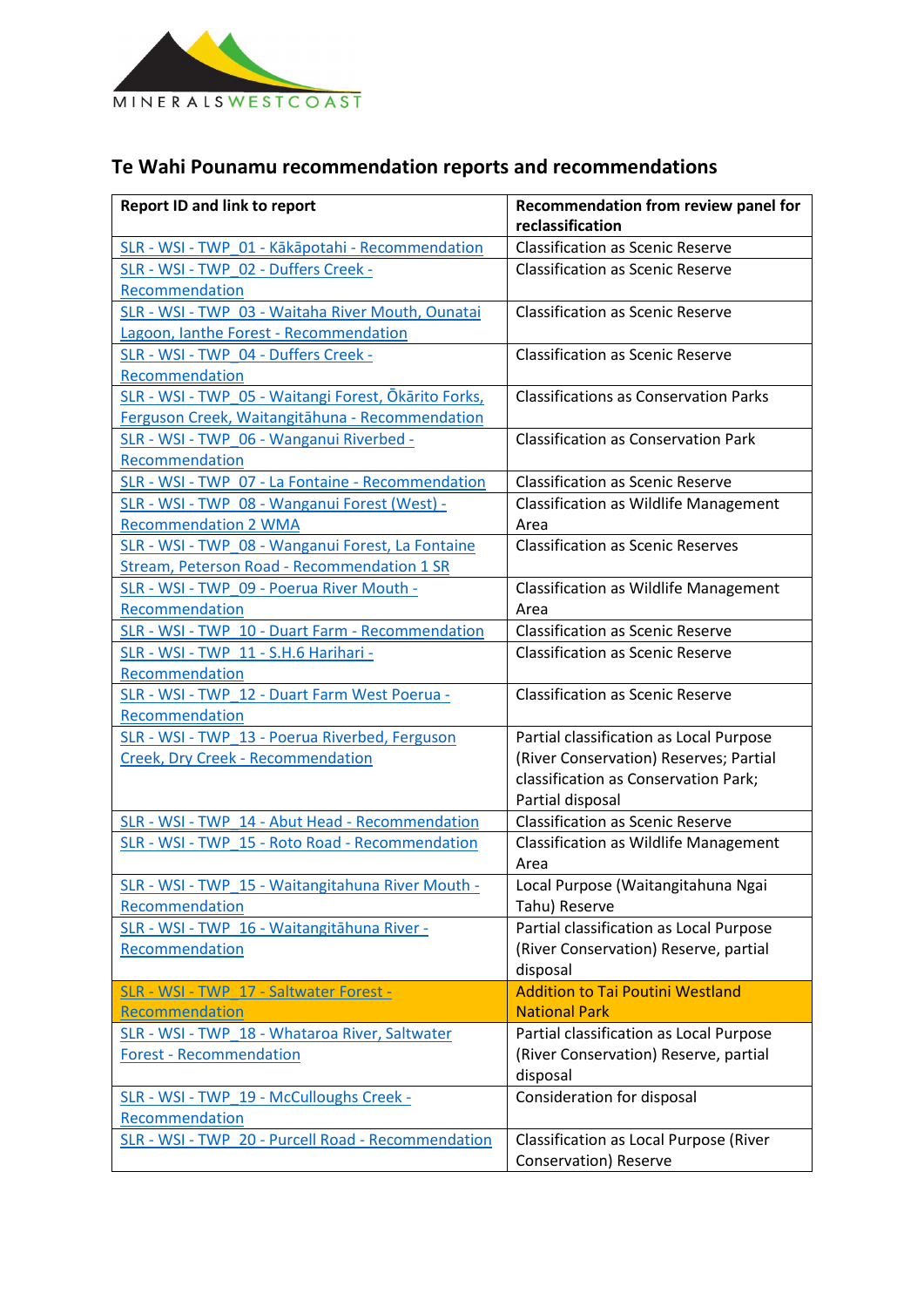

## **MINERALSWESTCOAST** SLR - WSI - TWP\_21 - [Loan Block Road](https://ftp.doc.govt.nz/public/folder/QoaMQSDPtUywKLkTQUFq0Q/recommendations/te-wahi-pounamu-place/SLR%20-%20WSI%20-%20TWP_21%20-%20Loan%20Block%20Road%20-%20Recommendation.pdf) - Classification as Local Purpose (River [Recommendation](https://ftp.doc.govt.nz/public/folder/QoaMQSDPtUywKLkTQUFq0Q/recommendations/te-wahi-pounamu-place/SLR%20-%20WSI%20-%20TWP_21%20-%20Loan%20Block%20Road%20-%20Recommendation.pdf) Conservation) Reserve SLR - WSI - TWP\_22 - [Waitangitāhuna River](https://ftp.doc.govt.nz/public/folder/QoaMQSDPtUywKLkTQUFq0Q/recommendations/te-wahi-pounamu-place/SLR%20-%20WSI%20-%20TWP_22%20-%20Waitangit%C4%81huna%20River%20-%20Recommendation.pdf) - Partial classification as Local Purpose [Recommendation](https://ftp.doc.govt.nz/public/folder/QoaMQSDPtUywKLkTQUFq0Q/recommendations/te-wahi-pounamu-place/SLR%20-%20WSI%20-%20TWP_22%20-%20Waitangit%C4%81huna%20River%20-%20Recommendation.pdf) (River Conservation) Reserve, partial disposal SLR - WSI - TWP\_24 - Ōkārito - [Recommendation](https://ftp.doc.govt.nz/public/folder/QoaMQSDPtUywKLkTQUFq0Q/recommendations/te-wahi-pounamu-place/SLR%20-%20WSI%20-%20TWP_24%20-%20%C5%8Ck%C4%81rito%20-%20Recommendation.pdf) | Classification as Historic Reserve SLR - WSI - TWP\_24 - [Ōkārito Township](https://ftp.doc.govt.nz/public/folder/QoaMQSDPtUywKLkTQUFq0Q/recommendations/te-wahi-pounamu-place/SLR%20-%20WSI%20-%20TWP_24%20-%20%C5%8Ck%C4%81rito%20Township%20-%20Recommendation.pdf) - Classification as Scenic Reserve [Recommendation](https://ftp.doc.govt.nz/public/folder/QoaMQSDPtUywKLkTQUFq0Q/recommendations/te-wahi-pounamu-place/SLR%20-%20WSI%20-%20TWP_24%20-%20%C5%8Ck%C4%81rito%20Township%20-%20Recommendation.pdf) SLR - WSI - TWP\_25 - [Docherty Creek, Waiho River,](https://ftp.doc.govt.nz/public/folder/QoaMQSDPtUywKLkTQUFq0Q/recommendations/te-wahi-pounamu-place/SLR%20-%20WSI%20-%20TWP_25%20-%20Docherty%20Creek%2C%20Waiho%20River%2C%20Tatare%20Stream%20%20-%20Recommendation.pdf)  Classification as Conservation Parks Tatare Stream - [Recommendation](https://ftp.doc.govt.nz/public/folder/QoaMQSDPtUywKLkTQUFq0Q/recommendations/te-wahi-pounamu-place/SLR%20-%20WSI%20-%20TWP_25%20-%20Docherty%20Creek%2C%20Waiho%20River%2C%20Tatare%20Stream%20%20-%20Recommendation.pdf) Addition to Tai Poutini Westland SLR - WSI - TWP\_26 - [Waiho River Hill](https://ftp.doc.govt.nz/public/folder/QoaMQSDPtUywKLkTQUFq0Q/recommendations/te-wahi-pounamu-place/SLR%20-%20WSI%20-%20TWP_26%20-%20Waiho%20River%20Hill%20-%20Recommendation.pdf) - [Recommendation](https://ftp.doc.govt.nz/public/folder/QoaMQSDPtUywKLkTQUFq0Q/recommendations/te-wahi-pounamu-place/SLR%20-%20WSI%20-%20TWP_26%20-%20Waiho%20River%20Hill%20-%20Recommendation.pdf) National Park SLR - WSI - TWP\_27 - Waiho Gorge - [Recommendation](https://ftp.doc.govt.nz/public/folder/QoaMQSDPtUywKLkTQUFq0Q/recommendations/te-wahi-pounamu-place/SLR%20-%20WSI%20-%20TWP_27%20-%20Waiho%20Gorge%20-%20Recommendation%201%20SR.pdf)  Classification as Scenic Reserve [1 SR](https://ftp.doc.govt.nz/public/folder/QoaMQSDPtUywKLkTQUFq0Q/recommendations/te-wahi-pounamu-place/SLR%20-%20WSI%20-%20TWP_27%20-%20Waiho%20Gorge%20-%20Recommendation%201%20SR.pdf) SLR - WSI - TWP\_27 - [Waiho Gorge \(Buildings\)](https://ftp.doc.govt.nz/public/folder/QoaMQSDPtUywKLkTQUFq0Q/recommendations/te-wahi-pounamu-place/SLR%20-%20WSI%20-%20TWP_27%20-%20Waiho%20Gorge%20(Buildings)-%20Recommendation%202%20GPR.pdf)- Government Purpose (Government [Recommendation 2 GPR](https://ftp.doc.govt.nz/public/folder/QoaMQSDPtUywKLkTQUFq0Q/recommendations/te-wahi-pounamu-place/SLR%20-%20WSI%20-%20TWP_27%20-%20Waiho%20Gorge%20(Buildings)-%20Recommendation%202%20GPR.pdf) Buildings) Reserve Addition to Westland Tai Poutini SLR - WSI - TWP\_28 - [Docherty Creek, Waiho Flat](https://ftp.doc.govt.nz/public/folder/QoaMQSDPtUywKLkTQUFq0Q/recommendations/te-wahi-pounamu-place/SLR%20-%20WSI%20-%20TWP_28%20-%20Docherty%20Creek%2C%20Waiho%20Flat%20-%20Recommendation.pdf) - [Recommendation](https://ftp.doc.govt.nz/public/folder/QoaMQSDPtUywKLkTQUFq0Q/recommendations/te-wahi-pounamu-place/SLR%20-%20WSI%20-%20TWP_28%20-%20Docherty%20Creek%2C%20Waiho%20Flat%20-%20Recommendation.pdf) National Park SLR - WSI - TWP\_29 - [Omoeroa River, Waikukupa River](https://ftp.doc.govt.nz/public/folder/QoaMQSDPtUywKLkTQUFq0Q/recommendations/te-wahi-pounamu-place/SLR%20-%20WSI%20-%20TWP_29%20-%20Omoeroa%20River%2C%20Waikukupa%20River%20-%20Recommendation.pdf)  Classification as Local Purpose (River - [Recommendation](https://ftp.doc.govt.nz/public/folder/QoaMQSDPtUywKLkTQUFq0Q/recommendations/te-wahi-pounamu-place/SLR%20-%20WSI%20-%20TWP_29%20-%20Omoeroa%20River%2C%20Waikukupa%20River%20-%20Recommendation.pdf) Conservation) Reserve SLR - WSI - TWP\_30 - [Omoeroa River](https://ftp.doc.govt.nz/public/folder/QoaMQSDPtUywKLkTQUFq0Q/recommendations/te-wahi-pounamu-place/SLR%20-%20WSI%20-%20TWP_30%20-%20Omoeroa%20River%20-%20Recommendation.pdf) - Consideration for disposal [Recommendation](https://ftp.doc.govt.nz/public/folder/QoaMQSDPtUywKLkTQUFq0Q/recommendations/te-wahi-pounamu-place/SLR%20-%20WSI%20-%20TWP_30%20-%20Omoeroa%20River%20-%20Recommendation.pdf) SLR - WSI - TWP\_31 - [Gillespies Beach](https://ftp.doc.govt.nz/public/folder/QoaMQSDPtUywKLkTQUFq0Q/recommendations/te-wahi-pounamu-place/SLR%20-%20WSI%20-%20TWP_31%20-%20Gillespies%20Beach%20-%20Recommendation.pdf) - Classification Local Purpose Reserve [Recommendation](https://ftp.doc.govt.nz/public/folder/QoaMQSDPtUywKLkTQUFq0Q/recommendations/te-wahi-pounamu-place/SLR%20-%20WSI%20-%20TWP_31%20-%20Gillespies%20Beach%20-%20Recommendation.pdf) (Waikohai Ngai Tahu) Classification as Local Purpose (River SLR - WSI - TWP\_32 - [Clearwater River](https://ftp.doc.govt.nz/public/folder/QoaMQSDPtUywKLkTQUFq0Q/recommendations/te-wahi-pounamu-place/SLR%20-%20WSI%20-%20TWP_32%20-%20Clearwater%20River%20-%20Recommendation.pdf) - [Recommendation](https://ftp.doc.govt.nz/public/folder/QoaMQSDPtUywKLkTQUFq0Q/recommendations/te-wahi-pounamu-place/SLR%20-%20WSI%20-%20TWP_32%20-%20Clearwater%20River%20-%20Recommendation.pdf) Conservation) Reserve SLR - WSI - TWP\_33 - [Pekanga Drive](https://ftp.doc.govt.nz/public/folder/QoaMQSDPtUywKLkTQUFq0Q/recommendations/te-wahi-pounamu-place/SLR%20-%20WSI%20-%20TWP_33%20-%20Pekanga%20Drive%20-%20Recommendation.pdf) - Government Purpose (Government [Recommendation](https://ftp.doc.govt.nz/public/folder/QoaMQSDPtUywKLkTQUFq0Q/recommendations/te-wahi-pounamu-place/SLR%20-%20WSI%20-%20TWP_33%20-%20Pekanga%20Drive%20-%20Recommendation.pdf) Buildings) Reserve SLR - WSI - TWP\_34 - [Cook River Weheka](https://ftp.doc.govt.nz/public/folder/QoaMQSDPtUywKLkTQUFq0Q/recommendations/te-wahi-pounamu-place/SLR%20-%20WSI%20-%20TWP_34%20-%20Cook%20River%20Weheka%20-%20Recommendation.pdf) - Partial classification as Local Purpose [Recommendation](https://ftp.doc.govt.nz/public/folder/QoaMQSDPtUywKLkTQUFq0Q/recommendations/te-wahi-pounamu-place/SLR%20-%20WSI%20-%20TWP_34%20-%20Cook%20River%20Weheka%20-%20Recommendation.pdf) (River Conservation) Reserve, partial disposal SLR - WSI - TWP\_35 - Fox River - [Recommendation](https://ftp.doc.govt.nz/public/folder/QoaMQSDPtUywKLkTQUFq0Q/recommendations/te-wahi-pounamu-place/SLR%20-%20WSI%20-%20TWP_35%20-%20Fox%20River%20-%20Recommendation.pdf) Classification as Scenic Reserve SLR - WSI - TWP\_36 - Cook River-[Weheka to Haast](https://ftp.doc.govt.nz/public/folder/QoaMQSDPtUywKLkTQUFq0Q/recommendations/te-wahi-pounamu-place/SLR%20-%20WSI%20-%20TWP_36%20-%20Cook%20River-Weheka%20to%20Haast%20River%2C%20Mahitahi%20Riverbed%2C%20Paringa%20Bridge%2C%20Abbey%20Rocks%20-%20Recommendation.pdf)  Classification as Conservation Park (some [River, Mahitahi Riverbed, Paringa Bridge, Abbey Rocks](https://ftp.doc.govt.nz/public/folder/QoaMQSDPtUywKLkTQUFq0Q/recommendations/te-wahi-pounamu-place/SLR%20-%20WSI%20-%20TWP_36%20-%20Cook%20River-Weheka%20to%20Haast%20River%2C%20Mahitahi%20Riverbed%2C%20Paringa%20Bridge%2C%20Abbey%20Rocks%20-%20Recommendation.pdf)  exlusions and small disposal) - [Recommendation](https://ftp.doc.govt.nz/public/folder/QoaMQSDPtUywKLkTQUFq0Q/recommendations/te-wahi-pounamu-place/SLR%20-%20WSI%20-%20TWP_36%20-%20Cook%20River-Weheka%20to%20Haast%20River%2C%20Mahitahi%20Riverbed%2C%20Paringa%20Bridge%2C%20Abbey%20Rocks%20-%20Recommendation.pdf) SLR - WSI - TWP\_37 - Jacobs River - [Recommendation](https://ftp.doc.govt.nz/public/folder/QoaMQSDPtUywKLkTQUFq0Q/recommendations/te-wahi-pounamu-place/SLR%20-%20WSI%20-%20TWP_37%20-%20Jacobs%20River%20-%20Recommendation.pdf)  $\Box$  Retention as Stewardship land SLR - WSI - TWP 38 - Dicks Creek - [Recommendation](https://ftp.doc.govt.nz/public/folder/QoaMQSDPtUywKLkTQUFq0Q/recommendations/te-wahi-pounamu-place/SLR%20-%20WSI%20-%20TWP_38%20-%20Dicks%20Creek%20-%20Recommendation.pdf) | Classification as Scenic Reserve and Quarry Reserve SLR - WSI - TWP\_40 - [Haast Visitor Centre](https://ftp.doc.govt.nz/public/folder/QoaMQSDPtUywKLkTQUFq0Q/recommendations/te-wahi-pounamu-place/SLR%20-%20WSI%20-%20TWP_40%20-%20Haast%20Visitor%20Centre%20-%20Recommendation.pdf) - Classification as Local Purpose (Awarua [Recommendation](https://ftp.doc.govt.nz/public/folder/QoaMQSDPtUywKLkTQUFq0Q/recommendations/te-wahi-pounamu-place/SLR%20-%20WSI%20-%20TWP_40%20-%20Haast%20Visitor%20Centre%20-%20Recommendation.pdf) Ngai Tahu) Reserve SLR - WSI - TWP\_42 - [Grassy Creek, Snaphot Creek](https://ftp.doc.govt.nz/public/folder/QoaMQSDPtUywKLkTQUFq0Q/recommendations/te-wahi-pounamu-place/SLR%20-%20WSI%20-%20TWP_42%20-%20Grassy%20Creek%2C%20Snaphot%20Creek%20-%20Recommendation.pdf) - Consideration for disposal [Recommendation](https://ftp.doc.govt.nz/public/folder/QoaMQSDPtUywKLkTQUFq0Q/recommendations/te-wahi-pounamu-place/SLR%20-%20WSI%20-%20TWP_42%20-%20Grassy%20Creek%2C%20Snaphot%20Creek%20-%20Recommendation.pdf) SLR - WSI - TWP\_43 - Okuru-[Waiatoto, Okuru](https://ftp.doc.govt.nz/public/folder/QoaMQSDPtUywKLkTQUFq0Q/recommendations/te-wahi-pounamu-place/SLR%20-%20WSI%20-%20TWP_43%20-%20Okuru-Waiatoto%2C%20Okuru%20%E2%80%93%20Turnbull%20River%2C%20Grassy%2C%20Collyer%20%26%20Nolans%20creeks%20-%20Recommendation.pdf) – Partial classification as Conservation Park [Turnbull River, Grassy, Collyer & Nolans creeks](https://ftp.doc.govt.nz/public/folder/QoaMQSDPtUywKLkTQUFq0Q/recommendations/te-wahi-pounamu-place/SLR%20-%20WSI%20-%20TWP_43%20-%20Okuru-Waiatoto%2C%20Okuru%20%E2%80%93%20Turnbull%20River%2C%20Grassy%2C%20Collyer%20%26%20Nolans%20creeks%20-%20Recommendation.pdf)  and partial classification as Quarry [Recommendation](https://ftp.doc.govt.nz/public/folder/QoaMQSDPtUywKLkTQUFq0Q/recommendations/te-wahi-pounamu-place/SLR%20-%20WSI%20-%20TWP_43%20-%20Okuru-Waiatoto%2C%20Okuru%20%E2%80%93%20Turnbull%20River%2C%20Grassy%2C%20Collyer%20%26%20Nolans%20creeks%20-%20Recommendation.pdf) Reserve SLR - WSI - TWP\_44 - Okuru - [Turnbull River](https://ftp.doc.govt.nz/public/folder/QoaMQSDPtUywKLkTQUFq0Q/recommendations/te-wahi-pounamu-place/SLR%20-%20WSI%20-%20TWP_44%20-%20Okuru%20-%20Turnbull%20River%20-%20Recommendation.pdf) - Partial classification as Recreation Reserve and partial consideration for [Recommendation](https://ftp.doc.govt.nz/public/folder/QoaMQSDPtUywKLkTQUFq0Q/recommendations/te-wahi-pounamu-place/SLR%20-%20WSI%20-%20TWP_44%20-%20Okuru%20-%20Turnbull%20River%20-%20Recommendation.pdf) disposal SLR - WSI - TWP\_45 - [Turnbull River](https://ftp.doc.govt.nz/public/folder/QoaMQSDPtUywKLkTQUFq0Q/recommendations/te-wahi-pounamu-place/SLR%20-%20WSI%20-%20TWP_45%20-%20Turnbull%20River%20-%20Recommendation.pdf) - Partial classification as Local Purpose **[Recommendation](https://ftp.doc.govt.nz/public/folder/QoaMQSDPtUywKLkTQUFq0Q/recommendations/te-wahi-pounamu-place/SLR%20-%20WSI%20-%20TWP_45%20-%20Turnbull%20River%20-%20Recommendation.pdf)** (River Conservation) Reserve, partial disposal